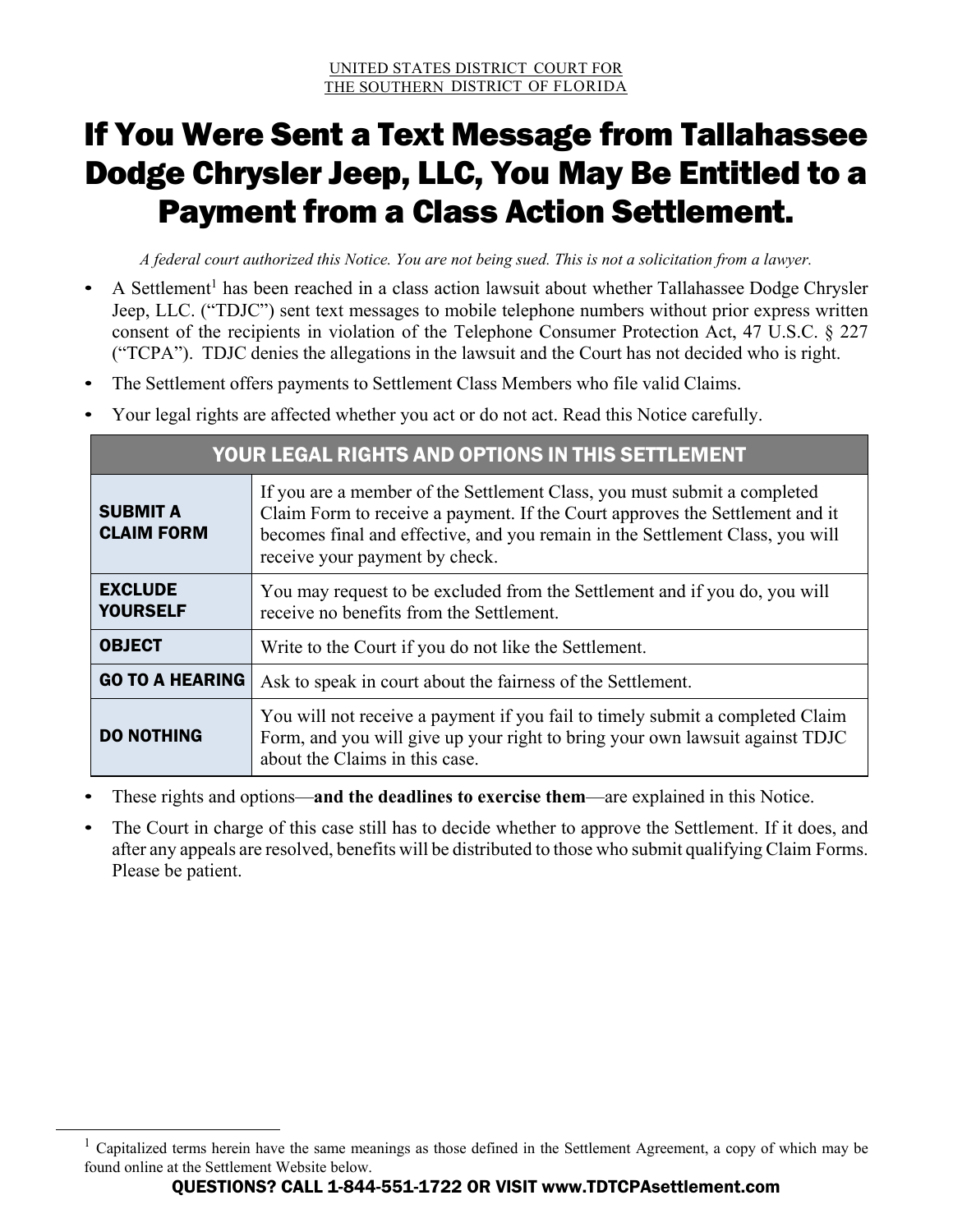# **WHAT THIS NOTICE CONTAINS**

| 1. | Why is there a Notice?                                                      |
|----|-----------------------------------------------------------------------------|
|    | 2. What is this litigation about?                                           |
|    | 3. What is the Telephone Consumer Protection Act?                           |
|    | 4. Why is this a class action?                                              |
|    | 5. Why is there a settlement?                                               |
|    |                                                                             |
|    | 6. Who is included in the Settlement?                                       |
|    | 7. What if I am not sure whether I am included in the Settlement?           |
|    |                                                                             |
|    | 8. What does the Settlement provide?                                        |
|    | 9. How do I file a Claim?                                                   |
|    | 10. When will I receive my payment?                                         |
|    |                                                                             |
|    | 11. How do I get out of the Settlement?                                     |
|    | 12. If I do not exclude myself, can I sue TDJC for the same thing later?    |
|    | 13. What am I giving up to stay in the Settlement Class?                    |
|    | 14. If I exclude myself, can I still get a payment?                         |
|    |                                                                             |
|    |                                                                             |
|    | 15. Do I have a lawyer in the case?                                         |
|    | 16. How will the lawyers be paid?                                           |
|    |                                                                             |
|    | 17. How do I tell the Court I do not like the Settlement?                   |
|    | 18. What is the difference between objecting and asking to be excluded?     |
|    |                                                                             |
|    | 19. When and where will the Court decide whether to approve the Settlement? |
|    | 20. Do I have to attend the hearing?                                        |
|    | 21. May I speak at the hearing?                                             |
|    |                                                                             |
|    | 22. What happens if I do nothing at all?                                    |
|    |                                                                             |
|    |                                                                             |
|    | 23. How do I get more information?                                          |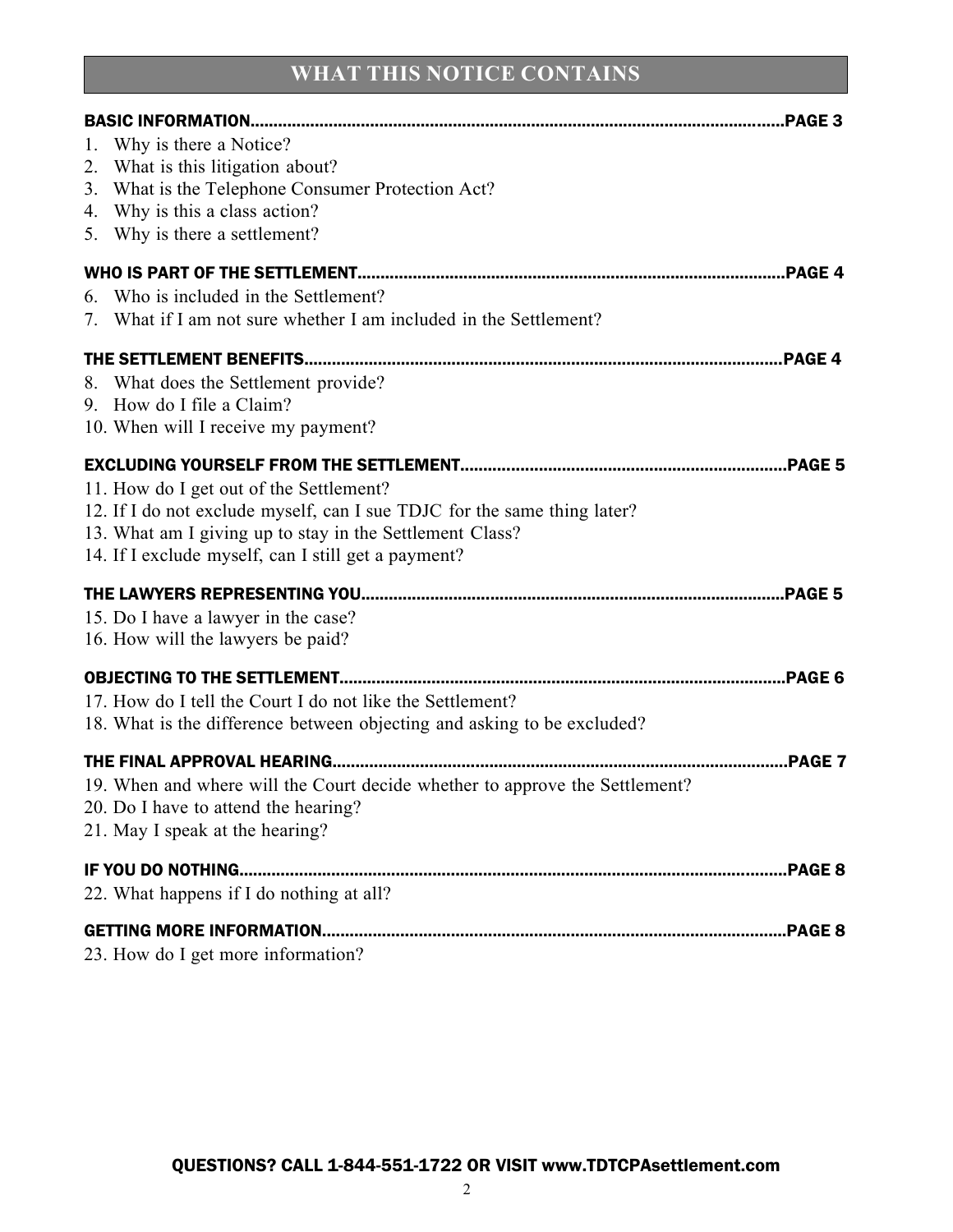# **BASIC INFORMATION**

#### 1. Why is there a Notice?

A court authorized this Notice because you have a right to know about a proposed Settlement of a class action lawsuit known as *Seth F. Masson, on behalf of himself and all others similarly situated, v. Tallahassee Dodge Chrysler Jeep, LLC*, Case No. 1:17-22967 and about all of your options before the Court decides whether to give Final Approval to the Settlement. This Notice explains the lawsuit, the Settlement, and your legal rights.

Judge Frederico A. Moreno of the United States District Court, Southern District of Florida is overseeing this case. The person who sued, Seth F. Masson, is called the "Plaintiff." TDJC, is called the "Defendant."

#### 2. What is this litigation about?

The lawsuit alleges that TDJC sent text messages to Plaintiff's wireless telephone number without prior express written consent in violation of the Telephone Consumer Protection Act 47 U.S.C. § 227 ("TCPA") and seeks actual and statutory damages under the TCPA on behalf of the named Plaintiff and a class of all individuals in the United States.

TDJC denies each and every allegation of wrongdoing, liability, and damages that were or could have been asserted in the litigation and that the claims in the litigation would be appropriate for class treatment if the litigation were to proceed through trial.

The Plaintiff's Complaint, Settlement Agreement, and other case-related documents are posted on the Settlement Website, www.TDTCPAsettlement.com. The Settlement resolves the lawsuit. The Court has not decided who is right.

#### 3. What is the Telephone Consumer Protection Act?

The Telephone Consumer Protection Act (commonly referred to as the "TCPA") is a federal law that restricts telephone solicitations and the use of automated telephone equipment. The Plaintiff here alleged that TDJC sent marketing text messages to individuals without the requisite prior written consent in violation of the TCPA.

#### 4. Why is this a class action?

In a class action, one person called the "Class Representative" (in this case, Plaintiff Seth F. Masson) sues on behalf of himself and other people with similar claims.

All of the people who have claims similar to the Plaintiff's are members of the Settlement Class, except for those who exclude themselves from the class.

#### 5. Why is there a settlement?

The Court has not found in favor of either Plaintiff or TDJC. Instead, both sides have agreed to a settlement. By agreeing to the Settlement, the parties avoid the costs and uncertainty of a trial, and if the Settlement is approved by the Court, Settlement Class Claimants will receive the benefits described in this Notice. TDJC denies all legal claims in this case. Plaintiff and his lawyers think the proposed Settlement is best for everyone who is affected.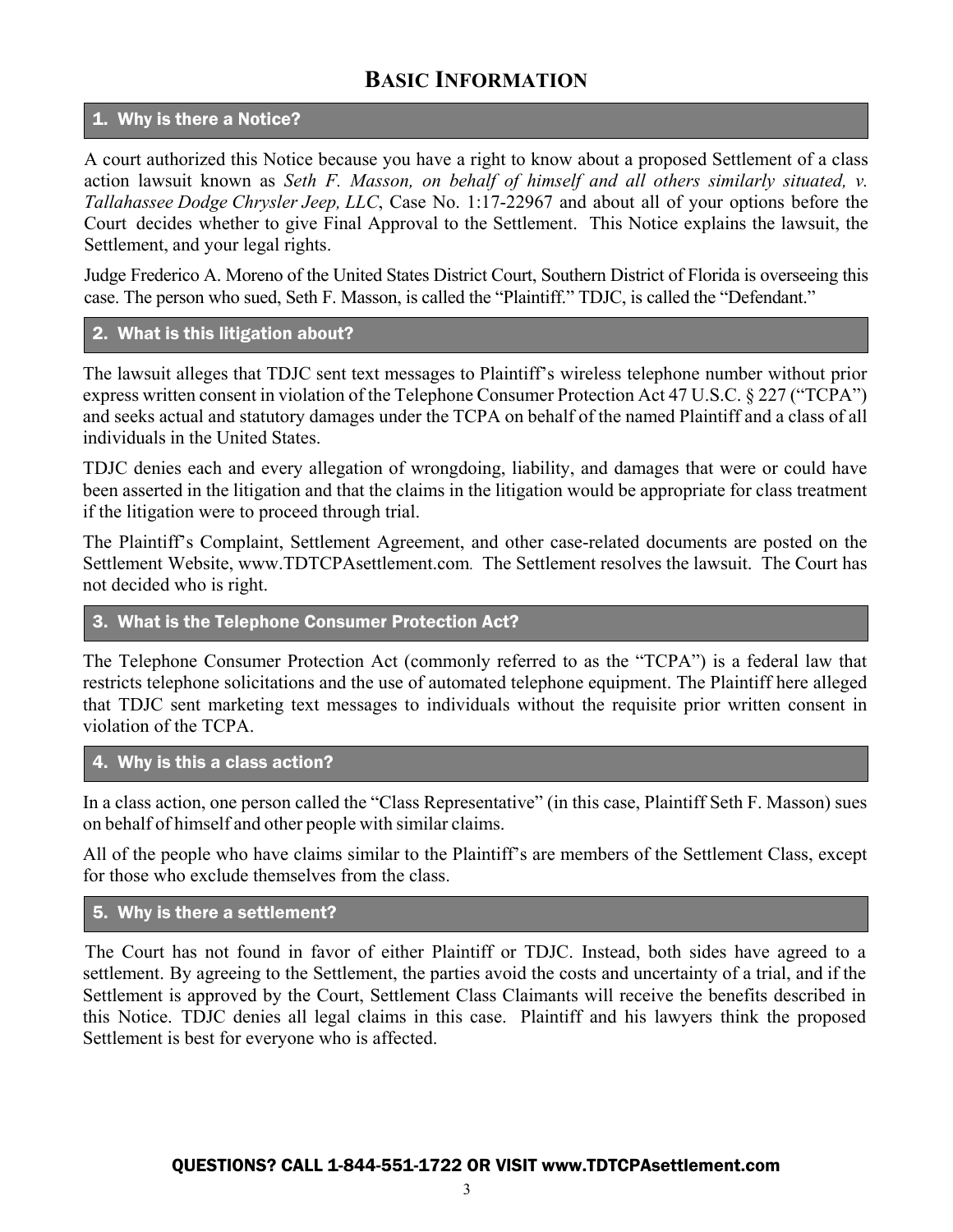# **WHO IS PART OF THE SETTLEMENT**

#### 6. Who is included in the Settlement?

The Settlement includes all persons in the United States who received one or more text messages sent by or on behalf of TDJC between July 27, 2017 and July 31, 2017. These people are called the "Settlement Class" or "Settlement Class Members."

Excluded from the Settlement Class are (A) Defendant, Defendant's officers, Defendant's directors, and their immediate family members; (B) Class Counsel; and (C) the judges who have presided over the litigation and their immediate family members.

### 7. What if I am not sure whether I am included in the Settlement?

If you are not sure whether you are in the Settlement Class or have any other questions about the Settlement, visit the Settlement Website at www.TDTCPAsettlement.com or call the toll-free number, 1- 844-551-1722. You also may send questions to the Settlement Administrator at Tallahassee Dodge Settlement Administrator, P.O. Box 6006, Portland, OR 97208-6006.

### **THE SETTLEMENT BENEFITS**

#### 8. What does the Settlement provide?

TDJC has agreed to pay \$850,000.00 to create a cash Settlement Fund. The Settlement Fund will be used to pay all Settlement Costs, an attorneys' fee award, and a Service Award to the Class Representative. The remaining Net Settlement Fund shall be distributed as cash payments to Settlement Class Members who submit valid Claims. The cash payments will be distributed on a pro rata basis to Settlement Class Members depending on the number of valid Claims filed. Each Settlement Class Member may file one Claim and receive one cash payment.

#### 9. How do I file a Claim?

If you qualify for a cash payment, you must complete and submit a valid Claim Form. You can file your Claim Form online at www.TDTCPAsettlement.com or download a Claim Form from the Settlement Website and email it to info@TDTCPAsettlement.com send it by U.S. Mail to the address below. The deadline to file a Claim online or via email is **11:59 p.m. EST on May 22, 2018**.

If you received a Claim Form in the mail with a postcard summary of this Notice, simply complete, sign, and mail the form by U.S. Mail to the address below. The postage is pre-paid and there is no need for a stamp.

Claim Forms submitted by mail must be postmarked on or before **May 22, 2018** to:

Tallahassee Dodge Settlement Administrator P.O. Box 6006 Portland, OR 97208-6006

No matter which method you choose to file your Claim Form, please read the Claim Form carefully and provide all the information required. Only one Claim Form may be submitted per Settlement Class Member.

#### 10. When will I receive my payment?

Payments to Settlement Class Members will be made only after the Court grants Final Approval to the Settlement and after any appeals are resolved (*see* "Final Approval Hearing" below). If there are appeals, resolving them can take time. Please be patient.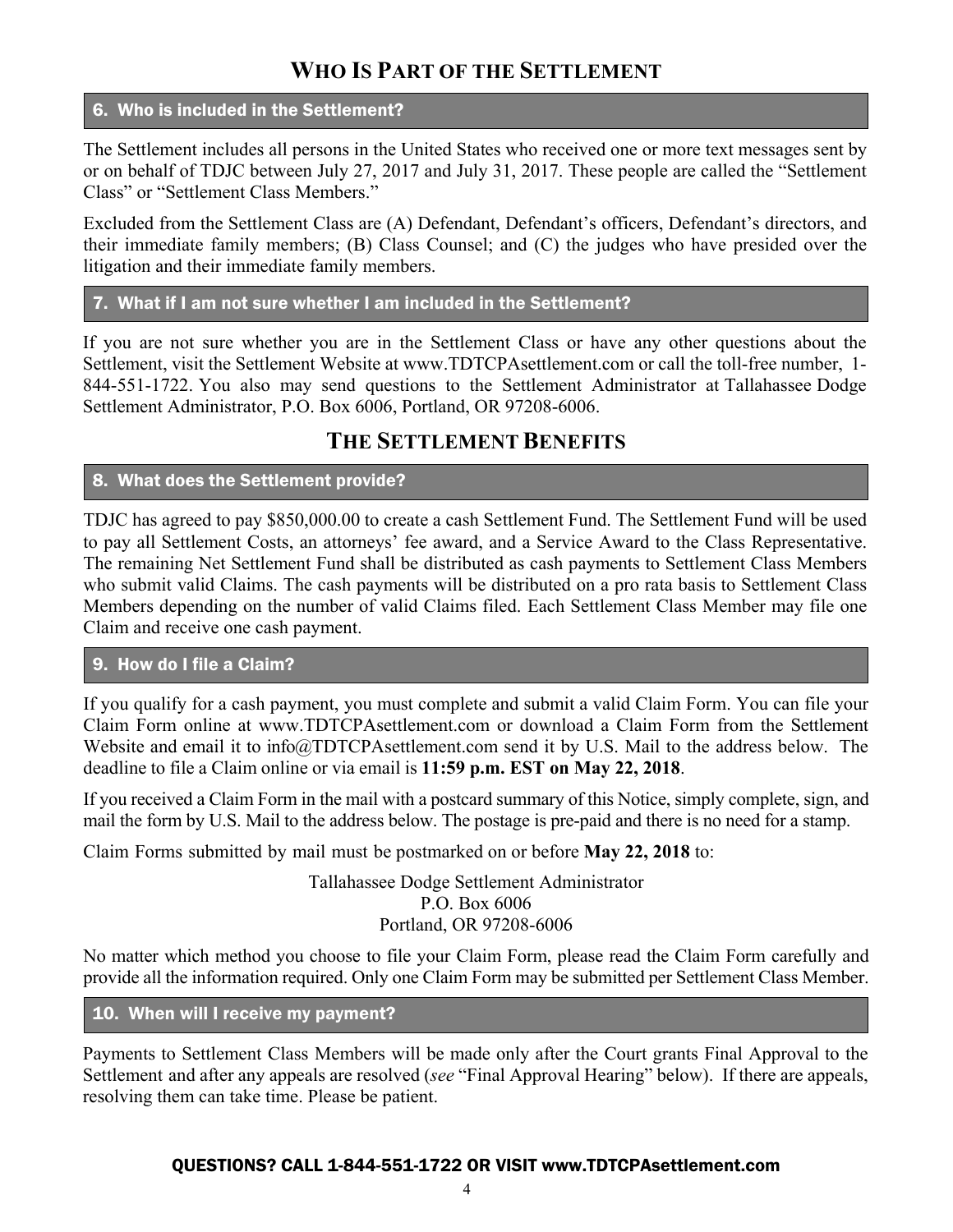# **EXCLUDING YOURSELF FROM THE SETTLEMENT**

If you do not want benefits from the Settlement, and you want to keep the right to sue or continue to sue TDJC on your own about the legal issues in this case, then you must take steps to get out of the Settlement. This is called excluding yourself—or it is sometimes referred to as "opting out" of the Settlement Class.

#### 11. How do I get out of the Settlement?

To exclude yourself from the Settlement, you must send a timely letter by mail to:

#### Tallahassee Dodge Settlement Administrator P.O. Box 6006 Portland, OR 97208-6006

Your request to be excluded from the Settlement must be personally signed by you under penalty of perjury and contain a statement that indicates your desire to be "excluded from the Settlement Class" and that, absent of excluding yourself or "opting out," you are "otherwise a member of the Settlement Class."

Your exclusion request must be postmarked no later than **April 6, 2018**. You cannot ask to be excluded on the phone, by email, or at the Settlement Website.

You may opt out of the Settlement Class only for yourself.

#### 12. If I do not exclude myself, can I sue TDJC for the same thing later?

No. Unless you exclude yourself, you give up the right to sue TDJC for the claims that the Settlement resolves. You must exclude yourself from this Settlement Class in order to pursue your own lawsuit.

#### 13. What am I giving up to stay in the Settlement Class?

Unless you opt out of the Settlement, you cannot sue or be part of any other lawsuit against TDJC about the issues in this case, including any existing litigation, arbitration, or proceeding. Unless you exclude yourself, all of the decisions and judgments by the Court will bind you.

The Settlement Agreement is available at www.TDTCPAsettlement.com. The Settlement Agreement provides more detail regarding the Releases and describes the Released Claims with specific descriptions in necessary, accurate legal terminology, so read it carefully. You can talk to the law firms representing the Settlement Class listed in Question 15 for free, or you can, at your own expense, talk to your own lawyer if you have any questions about the Released Claims or what they mean.

#### 14. If I exclude myself, can I still get a payment?

No. You will not get a payment from the Settlement Fund if you exclude yourself from the Settlement.

### **THE LAWYERS REPRESENTING YOU**

#### 15. Do I have a lawyer in the case?

The Court has appointed the following lawyers as "Class Counsel" to represent all members of the Settlement Class.

> Jeff Ostrow, Avi Kaufman, Scott Edelsberg **Kopelowitz Ostrow Ferguson Weiselberg Gilbert**

> > Manuel Hiraldo **Hiraldo Law**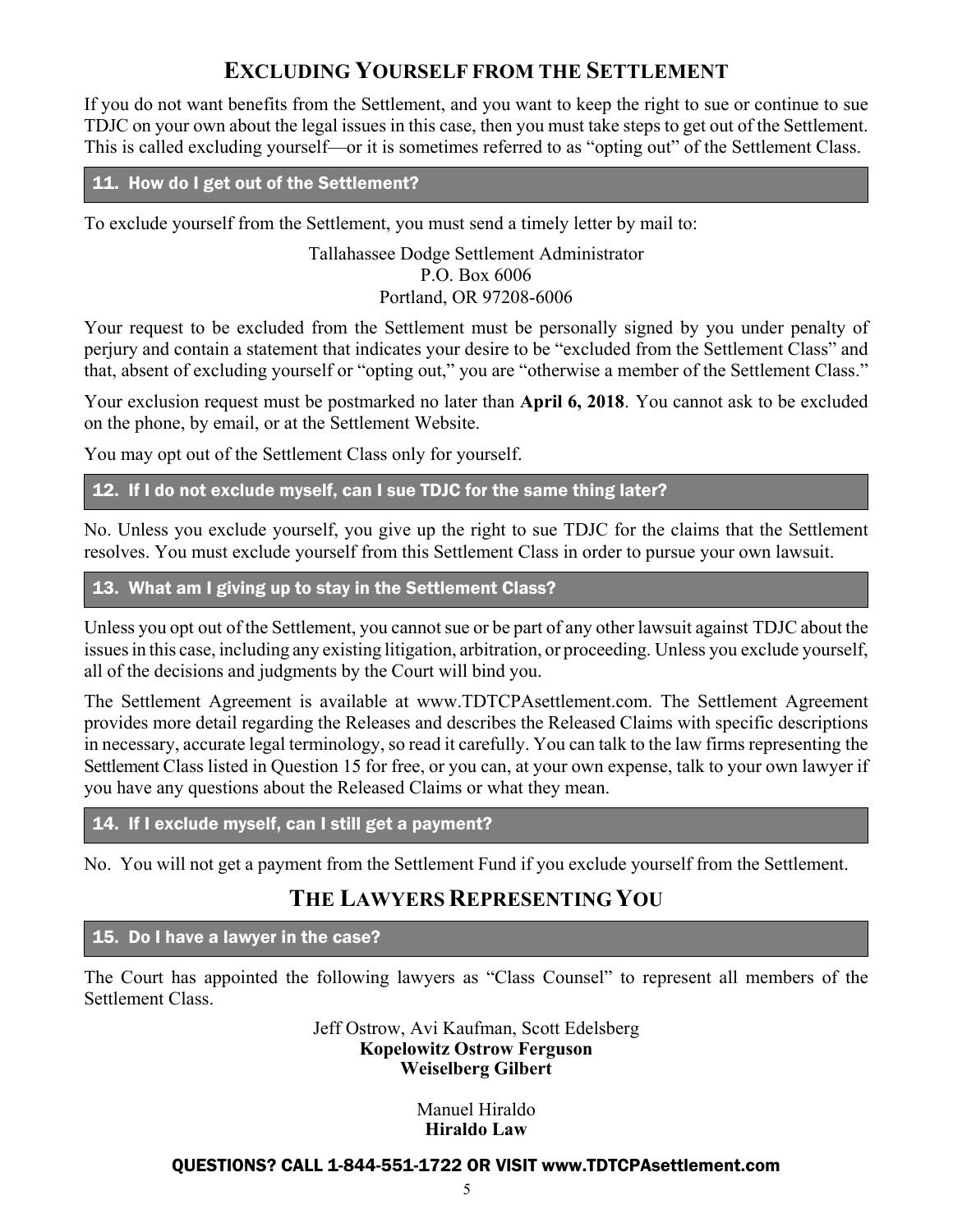You will not be charged for these lawyers. If you want to be represented by another lawyer, you may hire one to appear in Court for you at your own expense.

#### 16. How will the lawyers be paid?

Class Counsel intend to request up to 30% of the value of the Settlement for attorneys' fees plus reimbursement of reasonable, actual out-of-pocket expenses incurred in the litigation. The fees and expenses awarded by the Court will be paid out of the Settlement Fund. The Court will decide the amount of fees and expenses to award.

Class Counsel will also request that a Service Award of \$5,000.00 be paid from the Settlement Fund to the Class Representative for his service as representative on behalf of the whole Settlement Class.

### **OBJECTING TO THE SETTLEMENT**

#### 17. How do I tell the Court if I do not like the Settlement?

If you are a Settlement Class Member (and do not exclude yourself from the Settlement Class), you can object to any part of the Settlement. To object, you must timely submit a letter that includes the following:

- 1) A heading that includes the case name and case number—*Seth F. Masson, on behalf of himself and all others similarly situated, v. Tallahassee Dodge Chrysler Jeep, LLC,* Case No. 1:17-cv-22967;
- 2) Your name, address, telephone number, the cell phone number at which you received text messages from TDJC between July 27, 2017 and July 31, 2017, and if represented by counsel, the name, bar number, address, and telephone number of your counsel;
- 3) A signed statement stating, under penalty of perjury, that you received one or more text messages sent by or on behalf of TDJC between July 27, 2017 and July 31, 2017 and are a member of the Settlement Class;
- 4) A statement of all your objections to the Settlement including your legal and factual basis for each objection;
- 5) A statement of whether you intend to appear at the Final Approval Hearing, either with or without counsel, and if with counsel, the name of your counsel who will attend;
- 6) The number of times in which your counsel and/or counsel's law firm have objected to a class action settlement within the five years preceding the date that you file the objection, the caption of each case in which counsel or the firm has made such objection, and a copy of any orders related to or ruling upon counsel's or the firm's prior objections that were issued by the trial and appellate courts in each listed case;
- 7) A list of all persons who will be called to testify at the Final Approval Hearing in support of the objection; and
- 8) Any and all agreements that relate to the objection or the process of objecting—whether written or verbal—between you or your counsel and any other person or entity.

If you wish to object, you must file your objection with the Court (using the Court's electronic filing system or in any manner in which the Court accepts filings) and mail your objection to each of the following three (3) addresses, and your objection must be postmarked by **April 6, 2018**.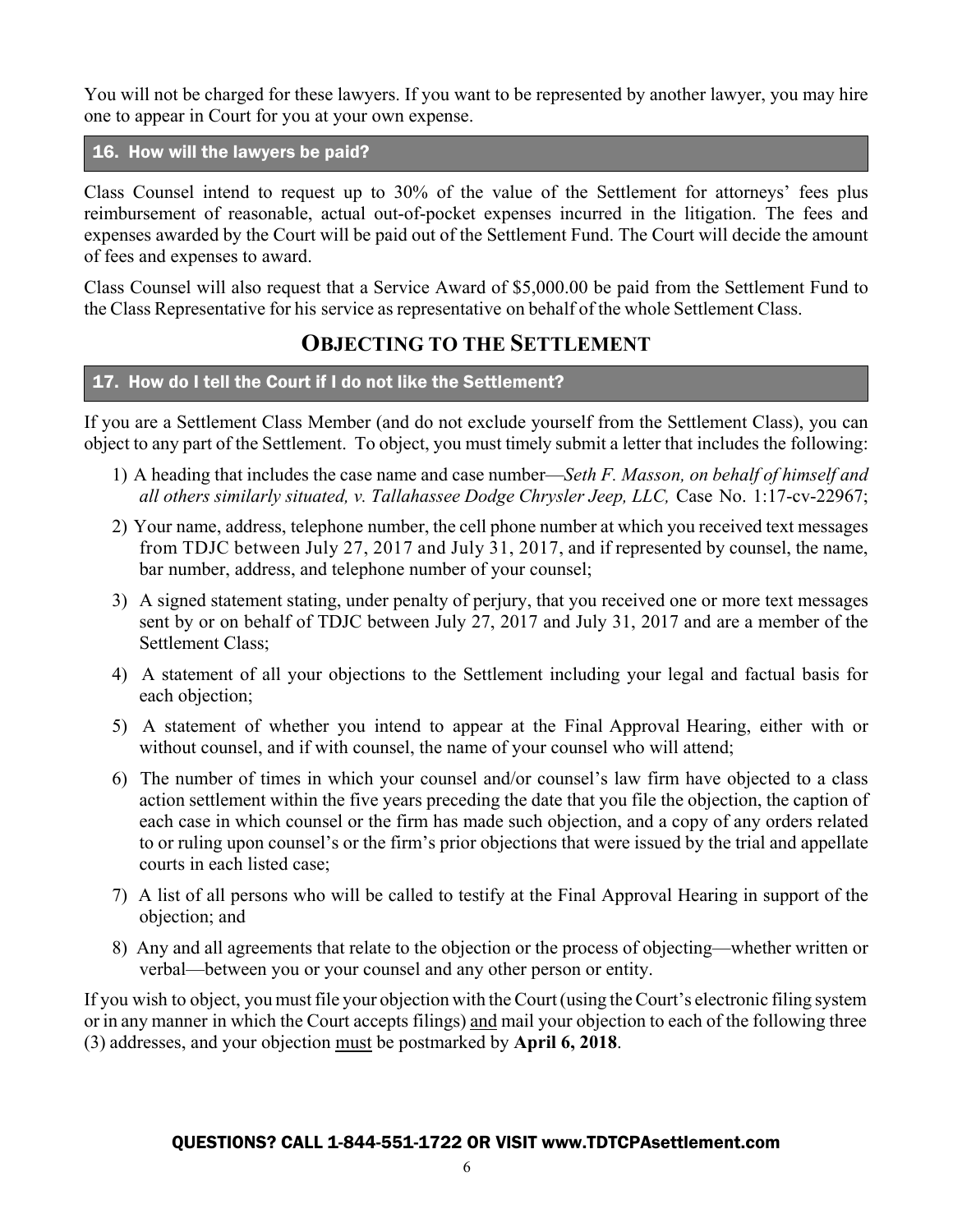| <b>Clerk of the Court</b>                                                                                   | <b>Class Counsel</b>                                                                                                                   | <b>Defendant's Counsel</b>                                                                                                                         |
|-------------------------------------------------------------------------------------------------------------|----------------------------------------------------------------------------------------------------------------------------------------|----------------------------------------------------------------------------------------------------------------------------------------------------|
| United States District Court for the<br>Southern District of Florida<br>400 N. Miami Ave<br>Miami, FL 33128 | <b>Jeff Ostrow</b><br>Kopelowitz Ostrow Ferguson<br>Weiselberg Gilbert<br>1 West Las Olas Blvd., Suite 500<br>Ft. Lauderdale, FL 33301 | Paul Karlsgodt<br><b>BAKER &amp; HOSTETLER, LLP</b><br>2300 Suntrust Center<br>200 South Orange Avenue<br>Post Office Box 112<br>Orlando, FL 32801 |

#### 18. What is the difference between objecting and asking to be excluded?

Objecting is telling the Court that you do not like something about the Settlement. You can object to the Settlement only if you do not exclude yourself. Excluding yourself is telling the Court that you do not want to be part of the Settlement. If you exclude yourself, you have no basis to object to the Settlement because it no longer affects you.

## **THE FINAL APPROVAL HEARING**

The Court will hold a hearing to decide whether to approve the Settlement and any requests for fees and expenses ("Final Approval Hearing").

#### 19. When and where will the Court decide whether to approve the Settlement?

The Court has scheduled a Final Approval Hearing on **May 8, 2018 at 2:15 p.m.** at the United States Courthouse, Wilkie D. Ferguson Jr. Building, Courtroom 13-3, 400 N. Miami Avenue, Miami, Florida 33128. The hearing may be moved to a different date or time without additional notice, so it is a good idea to check www.TDTCPAsettlement.com for updates. At this hearing, the Court will consider whether the Settlement is fair, reasonable, and adequate. The Court will also consider the requests by Class Counsel for attorneys' fees and expenses and for a Service Award to the Class Representative. If there are objections, the Court will consider them at that time. After the hearing, the Court will decide whether to approve the Settlement. It is unknown how long these decisions will take.

#### 20. Do I have to attend the hearing?

No. Class Counsel will answer any questions the Court may have. But, you are welcome to attend the hearing at your own expense. If you send an objection, you do not have to come to Court to talk about it. As long as you submitted your written objection on time to the proper addresses and it complies with all the other requirements set forth above, the Court will consider it. You may also pay your own lawyer to attend the hearing, but it is not necessary.

#### 21. May I speak at the hearing?

You may ask the Court for permission to speak at the Final Approval Hearing. To do so, your timely filed objection must include a statement of whether you intend to appear at the Final Approval Hearing (*see*  Question 17 above).

You cannot speak at the hearing if you exclude yourself from the Settlement.